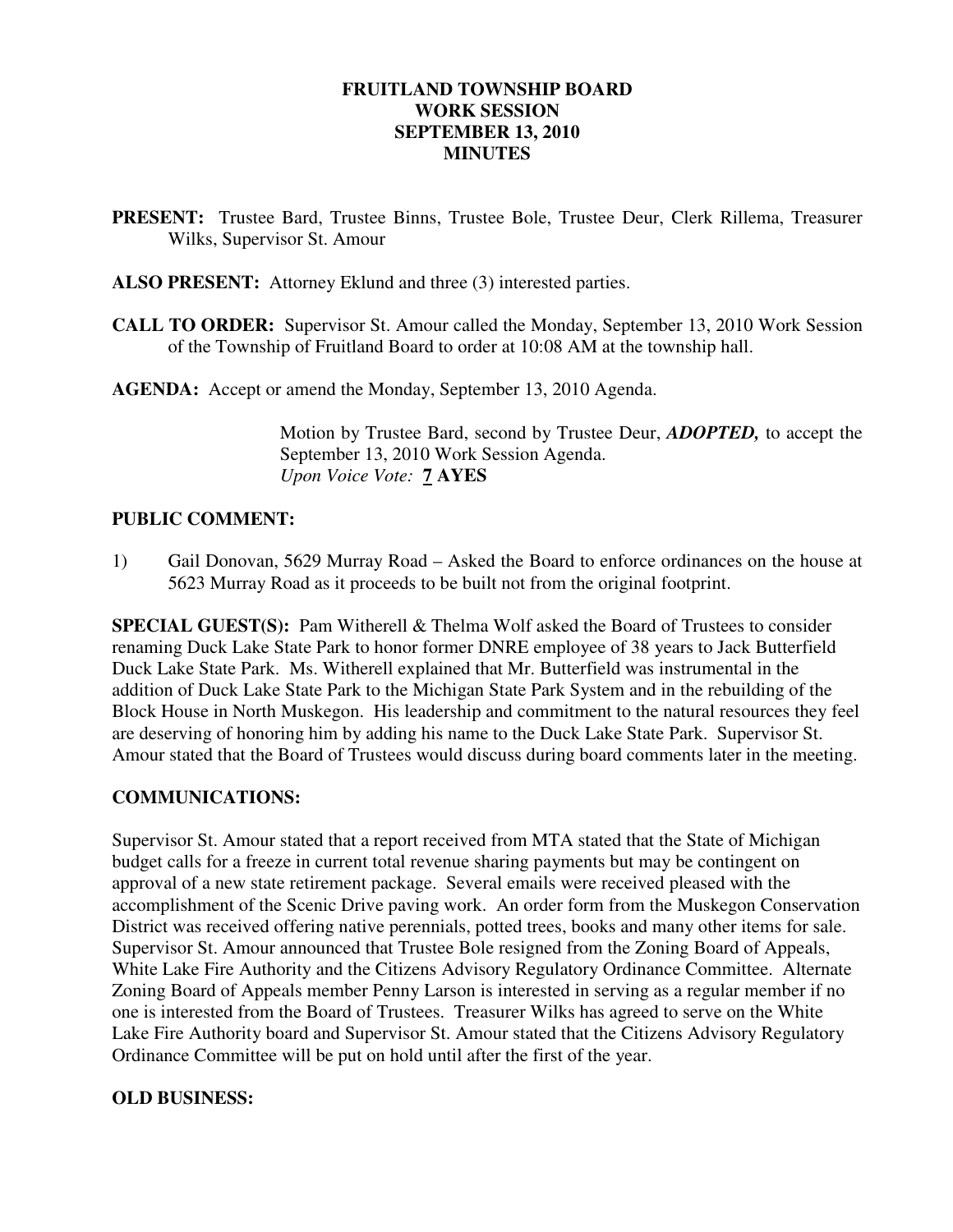# FRUITLAND TOWNSHIP SEPTEMBER 13, 2010 WORK SESSION MINUTES

- 1. Marcus Dunes Development A copy of a letter dated August 20, 2010 to Marcus Dunes Development from Fire Marshal Novak states that the stop work order on Sheltering Way has been removed.
- 2. 1562 Duck Lake Road Attorney Eklund stated that he received the signed Restrictive Covenant Agreement and will take care of getting it recorded on file and will dismiss the lawsuit with the court.
- 3. 5623 Murray Road Attorney Eklund stated that no information has been received from the Michigan Court of Appeals at this time.
- 4. Condemnation Hearings Supervisor St. Amour stated that 6168 & 6188 Murray Road has been sold and permits have been issued for the two buildings to be torn down. The properties on Nord Road have now complied with the necessary repairs but unfortunately a letter written by Supervisor St. Amour has been written because of a violation of the junk ordinance.
- 5. Township Property Attorney Eklund has prepared a contract with Wilson Forestry for the harvesting of some of the township property. A motion will be prepared for the Monday Regular meeting for approval to contract with Wilson Forestry.
- 6. Moratorium for the Sale or Dispensation of Medical Marijuana Discussion led to task the Planning Commission to work on regulations to ensure that medical marijuana is controlled in some fashion.
- 7. Ordinance Enforcement Supervisor St. Amour stated that the property owner of 1490 W. Duck Lake Road plead guilty. The court ordered 60 days to cleanup. The next scheduled court date is November 2, 2010.
- 8. Secretary/Receptionist Position Treasurer Wilks stated that Clerk Rillema, Trustee Bard and herself will be interviewing six candidates on Wednesday, September 15, 2010.
- 9. Camera/Recording System Trustee Bole will forward the information he has gathered to Supervisor St. Amour to include with the Monday Regular meeting packet.
- 10. White River Light Station Supervisor St. Amour stated that the gutter/sidewalk repair work will be coordinated through Morden Construction. A motion will be prepared to approve the gutter repair from A-1 Gutter Co., LLC in the amount of \$837.00 and sidewalk repair from Morden Construction in the amount of \$1,035.00. Supervisor St. Amour will work with Curator McDonnell in the off season to update the deeds of donation and loan agreement forms for artifacts at the White River Light Station. Treasurer Wilks will schedule a time to review the WASP software program used at the museum with Curator McDonnell. Reports provided from the Curator do not balance with the general ledger. Treasurer Wilks will report at the October work session. The Friends of the White River Light Station are willing to negotiate a contract to help fund the White River Light Station. Supervisor St. Amour will collaborate with Betsy Grein to discuss a proposal for review.
- 11. Uniform Traffic Code Enforcement Status Attorney Eklund stated that letters were sent to the Muskegon County Sheriff and to the courts stating that Fruitland Township has adopted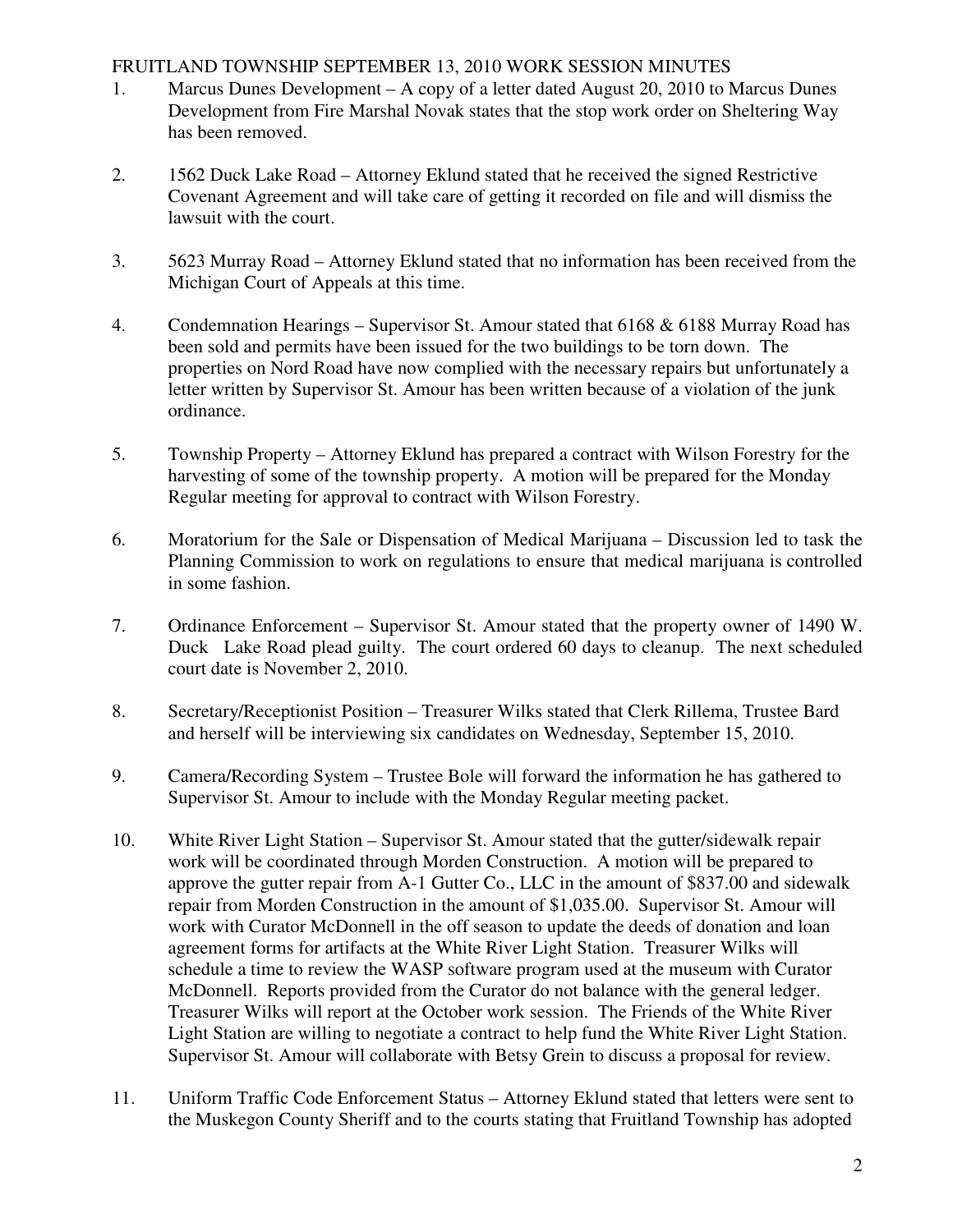### FRUITLAND TOWNSHIP SEPTEMBER 13, 2010 WORK SESSION MINUTES

the uniform traffic code effective August 24, 2010. Attorney Eklund has the documents nearly completed that need to be on file in the office at Fruitland Township.

> Motion by Trustee Bard, second by Trustee Deur, *ADOPTED,* to suspend for a break at 11:25 AM. *Upon Voice Vote:* **7 AYES**

Motion by Trustee Bard, second by Trustee Binns, *ADOPTED,* to unsuspend from the break at 11:30 AM. *Upon Voice Vote:* **7 AYES** 

# **NEW BUSINESS:**

- 1. Hazard Mitigation Plan for Muskegon County and Constituent Local Governments Supervisor St. Amour stated he received a letter from the Muskegon County Sheriff's Office asking Fruitland Township to send a letter to the Emergency Management and Homeland Security Division of the Michigan Department of State Police stating that it intends to participate in the County Hazard Mitigation Plan Update being prepared by the West Michigan Shoreline Regional Development Commission. Fruitland Township will work with the Muskegon County's Emergency Management Director and WMSRDC to provide guidance and input during the plan update. A motion will be prepared for Monday's Regular meeting for approval to send such letter.
- 2. Sale of Township Land Trustee Deur stated that the Land Conservancy of West Michigan is seeking to acquire land in Fruitland Township. Discussion led to tasking Supervisor St. Amour to research the property on Duck Lake Road behind the Maintenance/Fire Station buildings.
- 3. McMillan Road End Supervisor St. Amour has received an inquiry about illegal dumping at the road end. He and Clerk Rillema walked the road end and found no evidence of any illegal dumping. Supervisor St. Amour provided pictures of the hillside and fence that has been broken in areas due to climbing over by the public.
- 4. Parks & Recreation Commission Trustee Binns stated that a copy of the additions/deletions that Trustee Deur and she worked on for the draft Parks & Recreation Master Plan will be forwarded to Supervisor St. Amour for the Monday Regular meeting packet. Supervisor St. Amour has been given authorization to dispose of the old playground equipment. A request for additional parking at Marcus Park along Scenic Drive has been asked of the Board of Trustees. Supervisor St. Amour was tasked to investigate with the proper agencies if this is possible. Supervisor St. Amour stated that the Parks & Recreation Commission is working on agreements with the Marcus Dunes and Winterwood Shores property owners for use of Duck Lake at Marcus Park Supervisor St. Amour also stated conversation of disbanding the commission have been considered. A special meeting of the commission to discuss the Marcus Park agreements is scheduled for September 22, 2010 at 6:00 PM.
- 4.5 Citizens Advisory Residential Rental Committee Trustee Deur stated that he would like to have Attorney Eklund discuss his opinion with the State Building Official's office regarding adopting or not adopting the International Property Maintenance Code. Discussion agreed to task Attorney Eklund to have a conversation with the State Building Official's office.